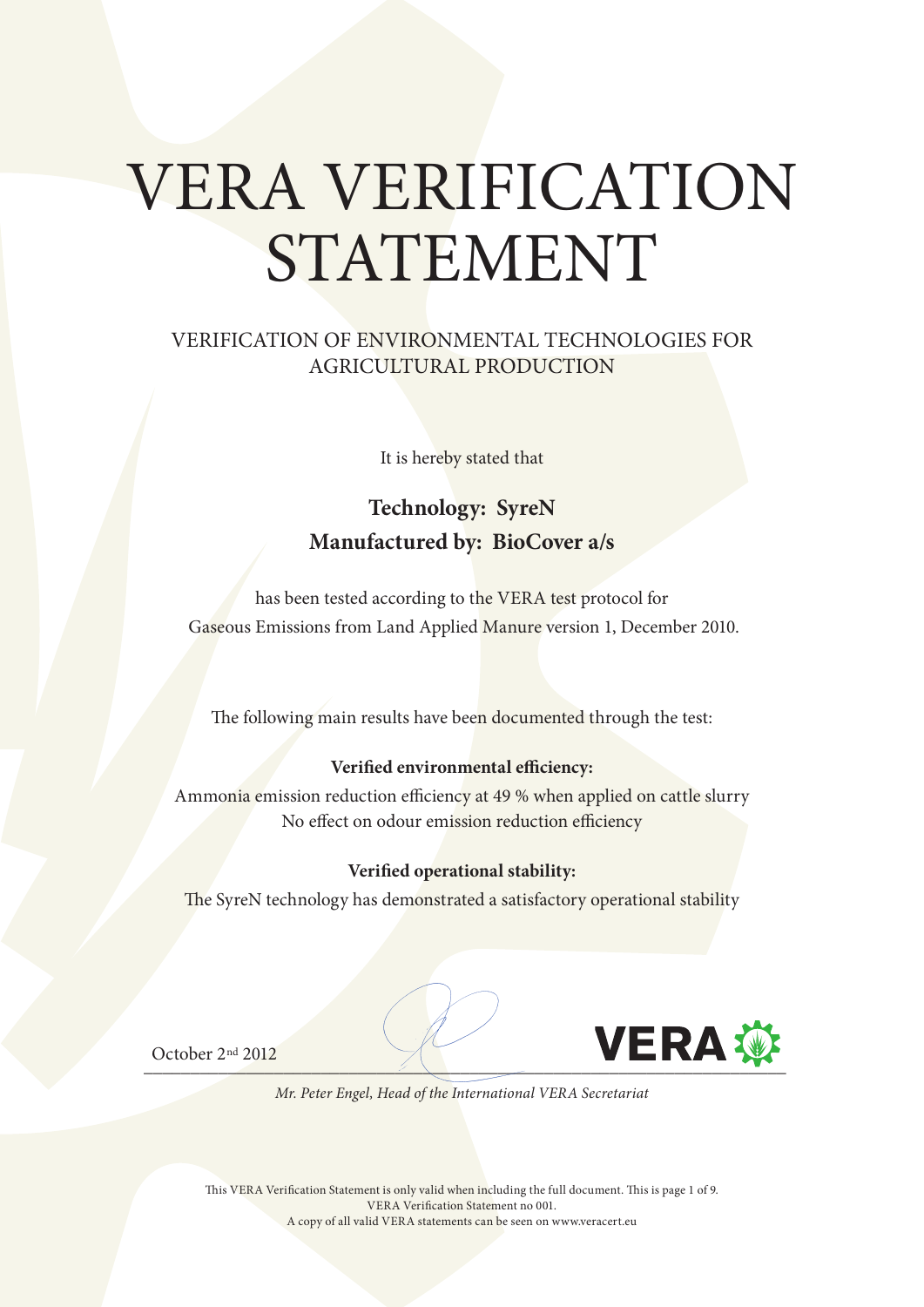#### *Exemption of liability*

The VERA Secretariat does not endorse, certify or approve technologies. VERA verifications are based on an evaluation of the technology performance under specific, predetermined criteria and the appropriate quality assurance procedures.

VERA as a representative for the Danish EPA, the German Federal Ministry of Food, Agriculture and Consumer Protection and the Dutch Ministry of Infrastructure and Environment make no expressed or implied warranties as to the performance of the technology and do not certify that a technology will always operate as verified.

The end user is solely responsible for complying with any and all applicable federal, state, and local requirements. Further the end user must be aware that the countries involved in VERA are having different legal requirements which will influence the status and use of this verification statement in each country.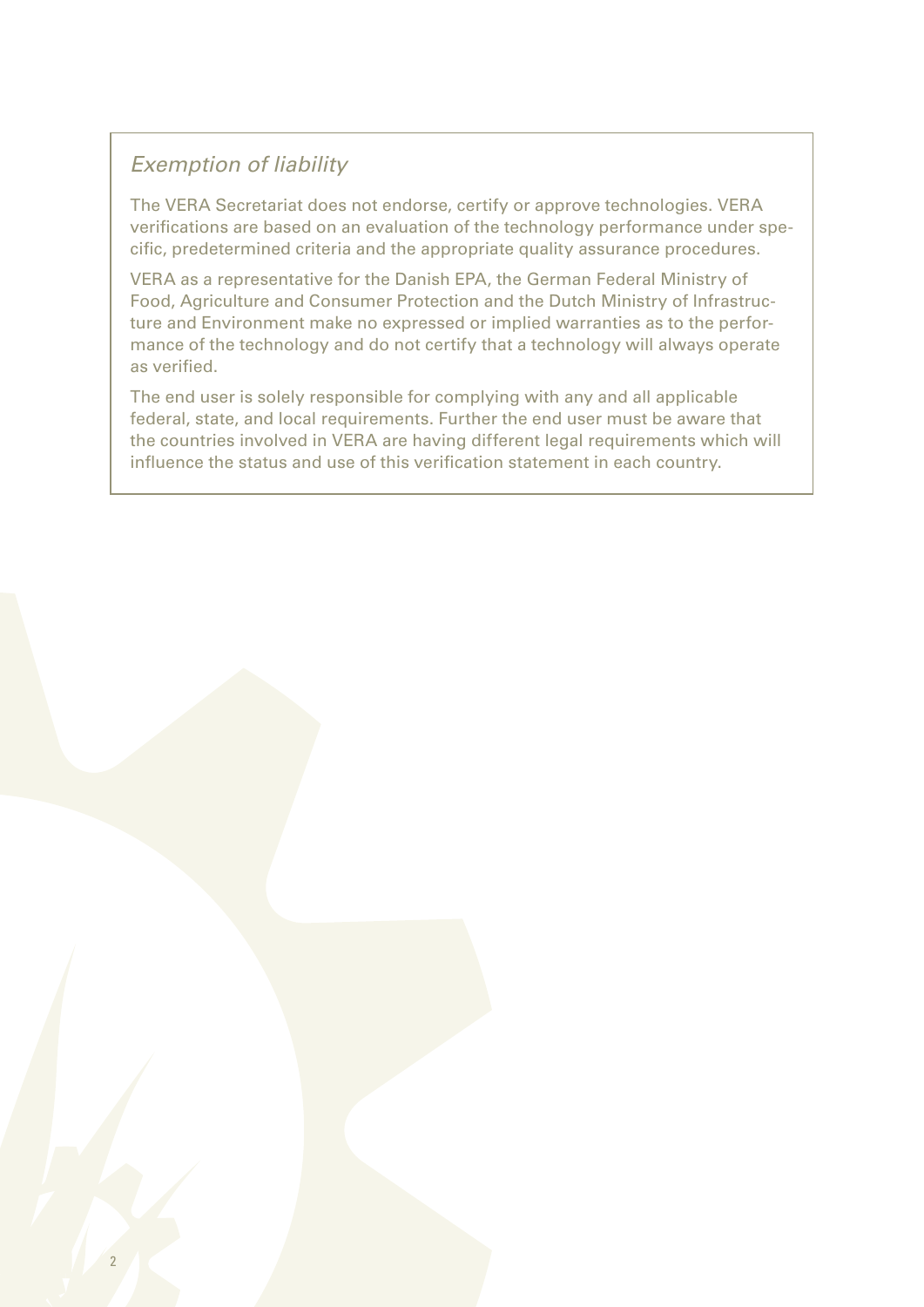# **The VERA Organisation**

VERA – Verification of Environmental Technologies for Agricultural Production – is an international organisation for test and verification of environmental technologies for agricultural production. VERA is established as a co-operation between the Danish Environmental Protection Agency, the Dutch Ministry of Infrastructure and Environment and the German Federal Ministry of Food, Agriculture and Consumer Protection.

The purpose of VERA is to enhance a well-functioning market for environmental technologies to increase the environmental protection of agricultural production by substantially accelerating the acceptance and use of improved and cost-effective environmental technologies.

VERA verifies the performance of technologies by carrying out tests according to pre-defined test protocols. A VERA Verification Statement secures validated documentation for the environmental efficiency and operational stability of the technology and is an important step in the introduction of the technology to the market. Based on information from the test reports, the VERA Verification Statement gives a general and short description of the technology, its principle of operation, and the main results and conclusions from the VERA test.

| Technology type | Acidification of cattle slurry during land application of slurry                                                                                          |  |  |
|-----------------|-----------------------------------------------------------------------------------------------------------------------------------------------------------|--|--|
| Applied for     | Reduction of ammonia emissions during land application of slurry                                                                                          |  |  |
| Technology name | SyreN                                                                                                                                                     |  |  |
| Company         | BioCover a/s                                                                                                                                              |  |  |
| Contact person  | Morten Toft                                                                                                                                               |  |  |
| Adress          | Veerst Skovvej 6, 6600 Vejen, Denmark                                                                                                                     |  |  |
| Website         | www.biocover.dk                                                                                                                                           |  |  |
| Phone           | +45 29 63 49 36                                                                                                                                           |  |  |
| E-mail          | mt@biocover.dk                                                                                                                                            |  |  |
| Test institute  | Aarhus University, Faculty of Agricultural Sciences Faculty in<br>collaboration with AgroTech A/S (Institute for Agri Technology and<br>Food Innovation). |  |  |

## **Applicant Data**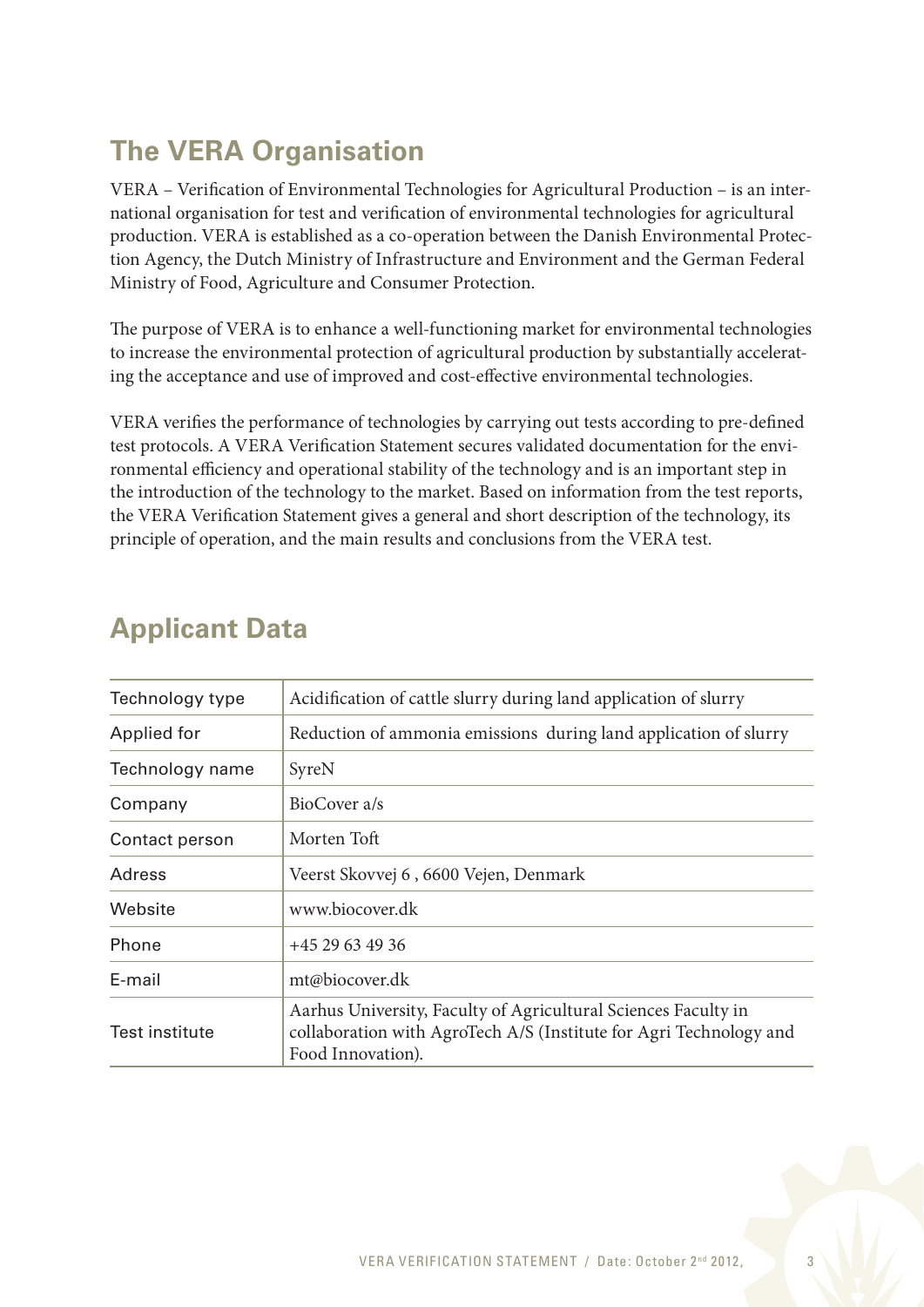## **Technology Description**

During land application of slurry, the SyreN technology continuously acidifies the slurry by mixing concentrated sulphuric acid with slurry. By lowering slurry pH, the potential for ammonia emission is significantly reduced compared to land application of untreated slurry. The SyreN technology was during this test applied to a standard trailing hose slurry application system with a distance between each hose of 30 centimetres. This type of standard trailing hose system was furthermore applied as the reference system.

During operation of the SyreN technology, the sulphuric acid is transported and stored in an approved container mounted in front of the tractor which is mounted with a liquid manure spreader. In this test the spreader was at the rear end equipped with a bar on which hoses were mounted, and the liquid manure was applied on the soil through the hoses trailing on the soil surface. The sulphuric acid is with the SyreN technology pumped through pipes from the acid container on the tractor to the outlet of the manure spreader where the liquid manure is mixed with the acid in a static mixer before the slurry is pumped into the device used to apply the acidified slurry on the soil. The system continuously controls the rate of acid being mixed with slurry by continuous online pH measurement of acidified slurry. The technology is applicable during seasons for slurry application.

The SyreN technology includes an online data handling system, which saves the values of the following variables: pH in the untreated slurry, pH in the acidified slurry and acid consumption per m<sup>3</sup> slurry. The data handling system continuously measures the amount/volume of spread slurry and the SyreN technology automatically and continuously adjusts the rate and the amount of acid added to the slurry according to the target slurry pH.

## **Test Design**

The SyreN technology was tested in June 2010 according to the instructions in the VERA Test Protocol for Measurement of Gaseous Emissions from Land Applied Manure (Version 1, December 2009). The environmental efficiency of SyreN was tested with a standard trailing hose slurry application system without the SyreN technology as the reference system. The SyreN system was tested in experiments where cattle slurry from a dairy cow production was applied to at forage grass field at Research Centre Foulum, near Viborg, Denmark. The soil type was sandy loam.

Ammonia emission was measured during field scale test in six 36\*36 m field plots. Acidified cattle slurry was applied to three plots and untreated slurry was applied to three plots. The experiment was carried out on two measuring days on 2<sup>nd</sup> of June and 15<sup>th</sup> of June 2010.The ammonia emissions were measured during 6 days following the application of slurry.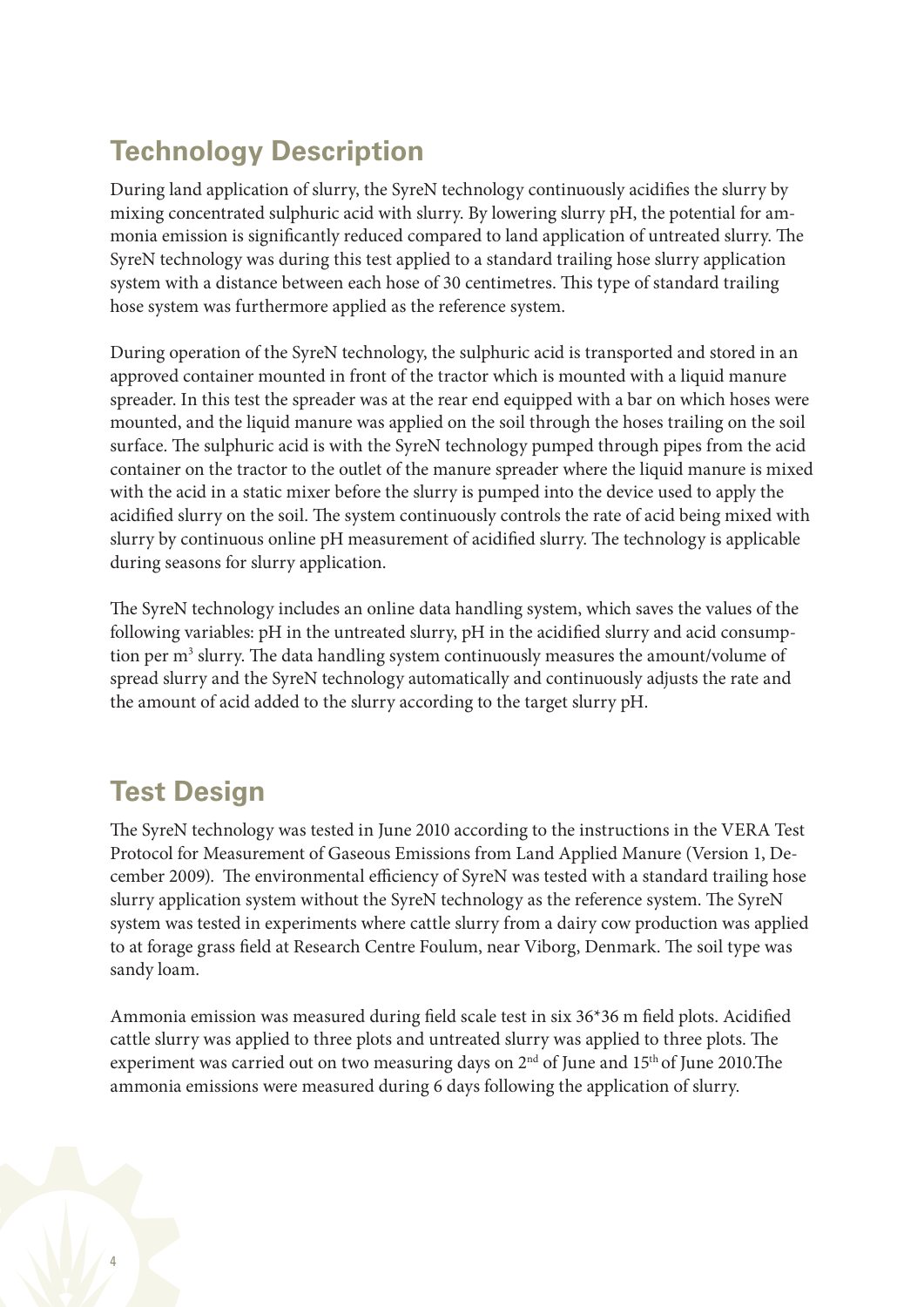Odour was measured on four plots in the same fields where ammonia emission from 6 plots were measured. Odour was measured after application of acidified slurry on two plots and of untreated slurry to two plots. The plots were 12\*30 m and were situated 200 metres from the nearest ammonia plot. Odour concentration was measured 20 minutes after cattle slurry application. The experiment was carried out on two measuring days on  $2<sup>nd</sup>$  of June and  $15<sup>th</sup>$  of June 2010.

## **Test Results**

#### *Environmental Efficiency*

Table 1 presents the ammonia emission reduction efficiency after application of SyreN technology on cattle slurry.

**Table 1:** Ammonia emission as affected by acidification of slurry with the SyreN technology. The emission from acid treated and untreated slurry is presented and the treatment effect is presented as the reduction in pct. of emission of ammonia from untreated cattle slurry (n=3). TAN = total ammonia nitrogen.

| <b>Treatment</b>                            | <b>Reference</b>   |                             | <b>SyreN</b>               |                         |
|---------------------------------------------|--------------------|-----------------------------|----------------------------|-------------------------|
|                                             | Dosage<br>(TAN/ha) | $NH_{3}$ -N loss<br>(kg/ha) | Dosage<br>(TAN/ha)         | $NH3-N loss$<br>(kg/ha) |
| June 2                                      | 83.4               | 34.3                        | 72.6                       | 19.6                    |
| June 15                                     | 69                 | 27.9                        | 72.6 and 66.4 <sup>1</sup> | 11.4 and $12.71$        |
| <b>Average</b>                              | 76.2               | 31.1                        | 70.5                       | 14.6                    |
| $NH3$ -N loss<br>$(g NH3-N/applied kg TAN)$ |                    | 408.1                       |                            | 207.1                   |

<sup>1</sup> Two repetitions carried out in the same trial.

The ammonia emission was with application of the SyreN technology on cattle slurry on average reduced with 49 % compared to ammonia emissions from the untreated slurry.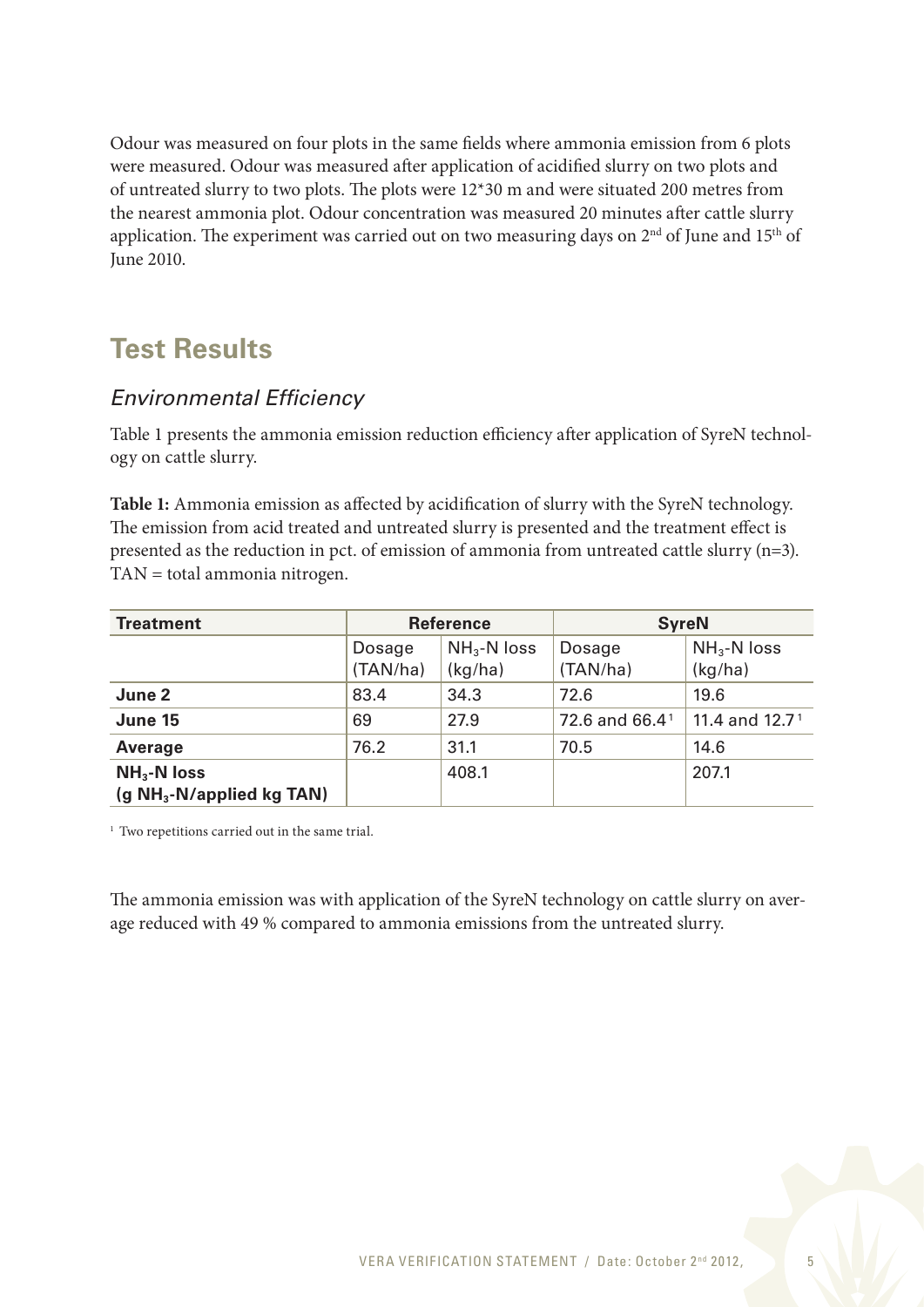Table 2 presents the effect of the SyreN treatment on the odour emission after application of acidified cattle slurry compared to odour from a plot amended with untreated slurry as reference.

**Table 2:** SyreN effect on odour emission reduction measured after two individual cattle slurry land applications  $(n=3)$ . OUE = odour units.

| <b>Odour</b>   | <b>Reference odour</b><br>concentration | <b>SyreN odour</b><br>concentration | <b>Odour loss proportional</b><br>to reference |
|----------------|-----------------------------------------|-------------------------------------|------------------------------------------------|
|                | $(ODE \, m^3 \, [stdev.])$              | (% )                                |                                                |
| June 2         | 903 [225]                               | 853 [131]                           | 5                                              |
| June 15        | 627 [90]                                | 737 [202]                           | $-18$                                          |
| <b>Average</b> | 765                                     | 795                                 | $-6.5$                                         |

The measurements of odour concentration indicated that the acidification of cattle slurry with the SyreN technology did not affect odour concentration significantly, i.e. the technology neither significantly increased nor decreased the odour load from application of slurry.

The pH of the acidified slurry was on average reduced to pH 6.4, varying between pH 6.1 and 6.5 during the experiment. This indicates that the SyreN technology efficiently controls pH to below the set values, which in this study was 6.4.

#### *Operational Stability*

The test proved that the system had a satisfying operational stability after a few adjustment of the technology. SyreN is delivered with a complete user manual, which describes relevant directions for system operation, maintenance and security. The acid supply to the slurry is controlled by continuous pH measurement and the slurry-acid mixture has to reach below a fixed target pH prior to land application, which is set and controlled online. The actual acid consumption, therefore, depends on the initial slurry pH and will consequently vary between slurries.

The functionality and operational stability of the SyreN system can be controlled by relevant authorities by checking the online pH log file of the applied slurry.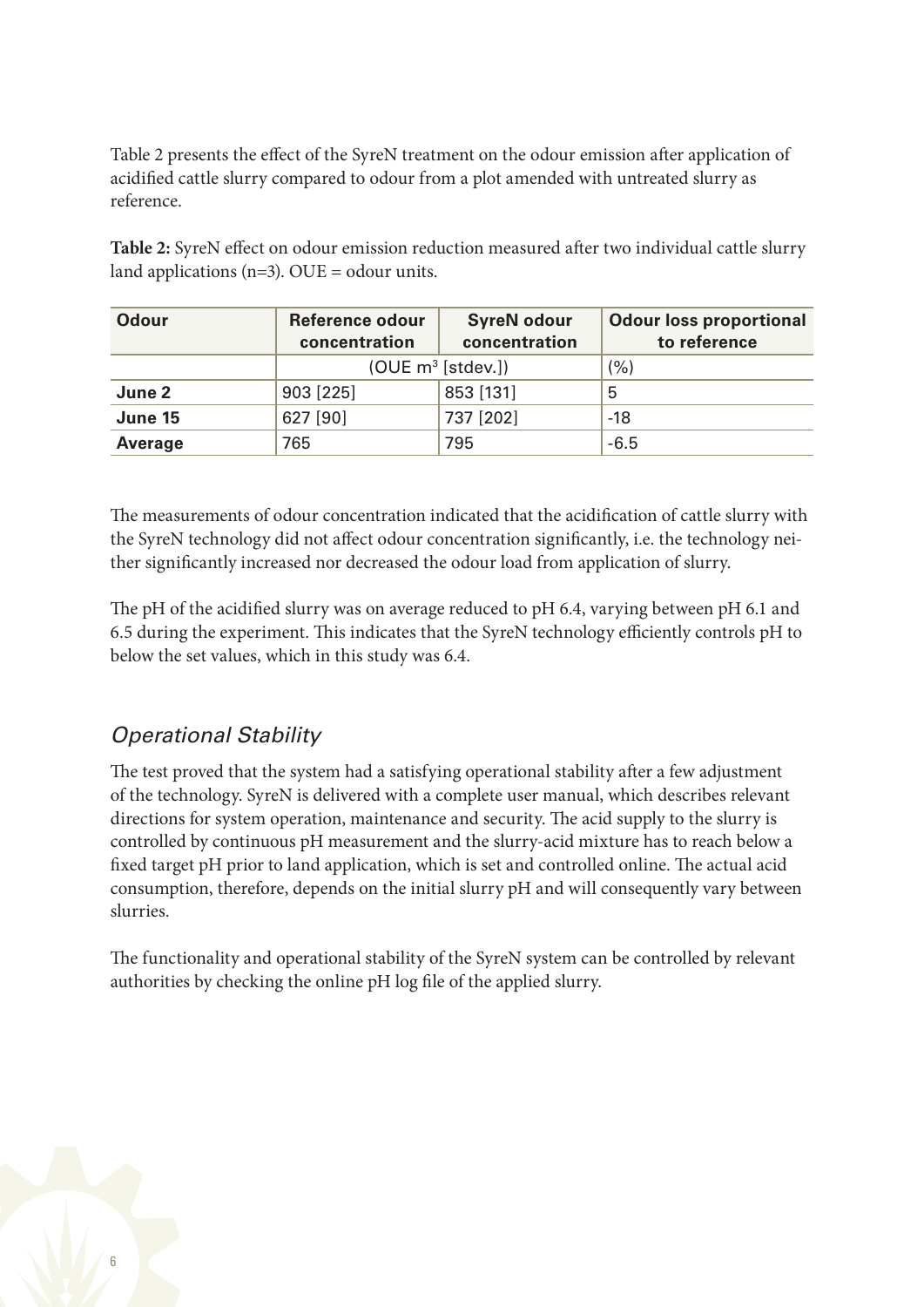*Identified Side Effects*

None observed.

#### *Additional Results*

None observed.

## **Additional Information**

Procedures for handling and transportation of concentrated acids are described in the user manual.

## **Test Organisation**

Faculty of Agricultural Sciences at Aarhus University, Research Centre Foulum, Blichers Allé 50, 8830 Tjele, Denmark. E-mail: info@agrsci.org

AgroTech A/S (Institute for Agri Technology and Food Innovation), Agro Food Park 15, Skejby, 8200 Århus N, Denmark.Tel: +45 8743 8400, E-mail: info@agrotech.dk.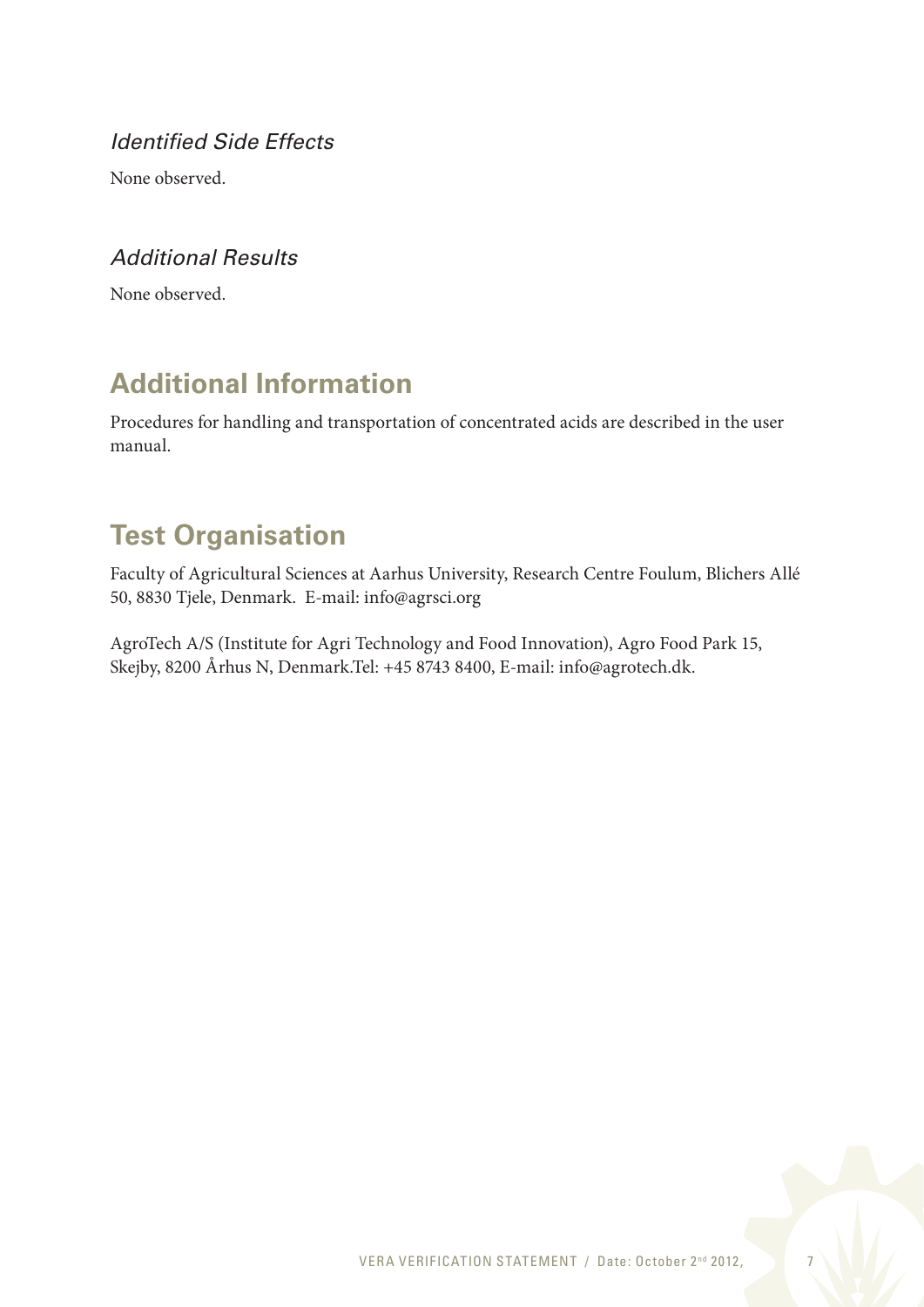## **Validity and Terms of Use**

#### *Validity*

This VERA Verification Statement is only valid for the specific verified product/technology. There is no time limit for the validity of this VERA Verification Statement as long as the product/technology stays unmodified.

The International VERA Secretariat can, however, at any time invalidate the VERA Verification Statement if it is found to be misused or if significant modifications have been made to the product/technology that are estimated to have a negative effect on the environmental efficiency or operational stability. In regard to the latter the VERA Secretariat can require that a new VERA test should be performed.

#### *Terms of Use*

The use of this VERA Verification Statement must be in compliance with these terms:

- Morten Toft from BioCover a/s must inform the VERA Secretariat if any modifications are applied to the technology that can significantly influence the environmental efficiency and/ or the operational stability
- This verification cannot be considered an endorsement, approval, authorization or warranty of any kind, and the performance parameters provided cannot be extended to other applications or to other technologies
- Morten Toft from BioCover a/s agrees not to use this VERA Verification Statement, the Test Report, or to refer to those for any other technology than the one specified in the statement.
- The VERA Verification Statement will be made available for public access at the VERA website: www.veracert.eu.
- All other information obtained or produced during the verification process is considered confidential and will not be made available for others than the part owning the intellectual property rights.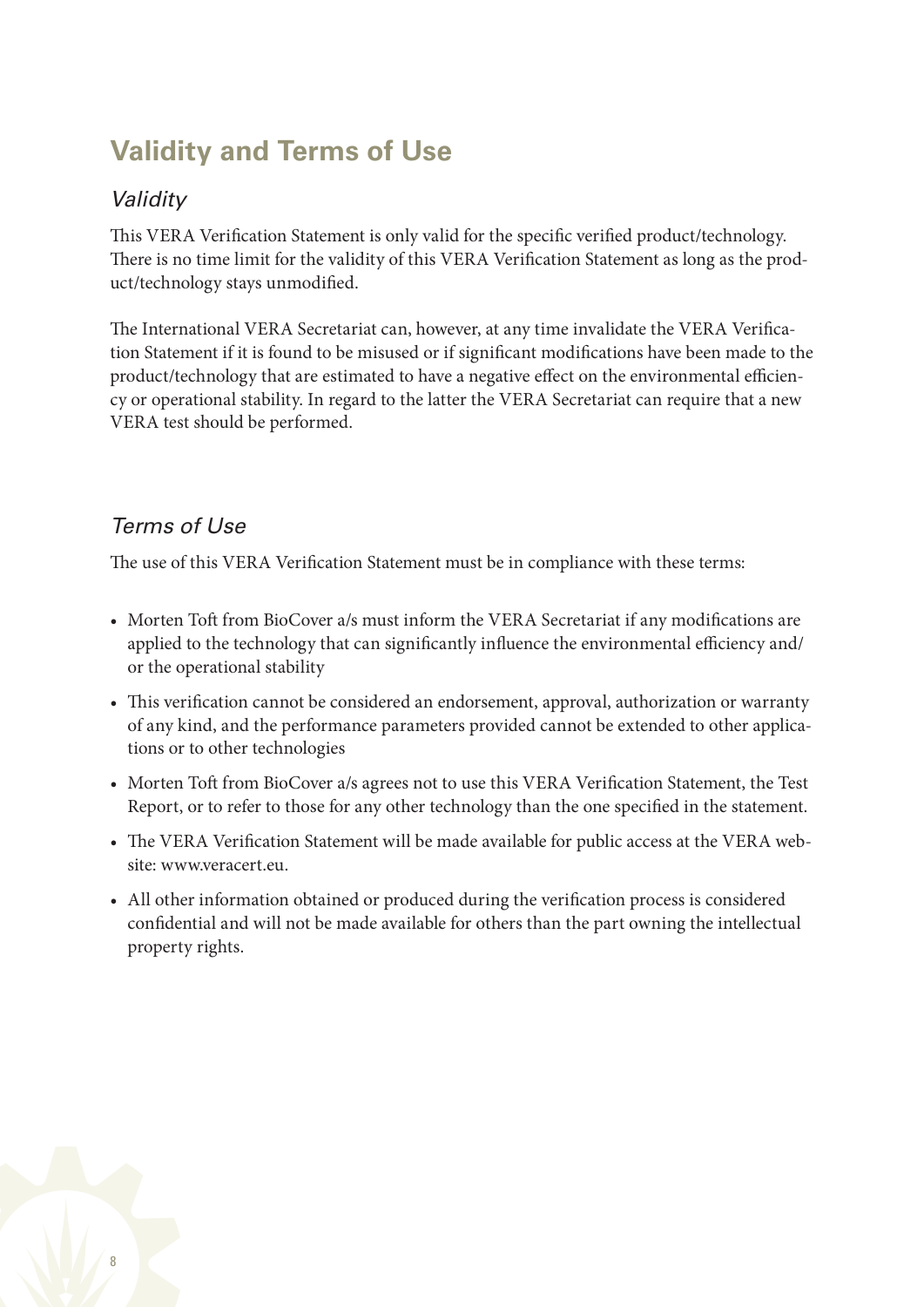## **Contact Information**

This VERA Verification Statement is issued by

The International VERA Secretariat Kollegievej 6 2920 Charlottenlund Denmark Phone: (+45) 39 96 61 30 E-mail: info@veracert.eu Web: www.veracert.eu